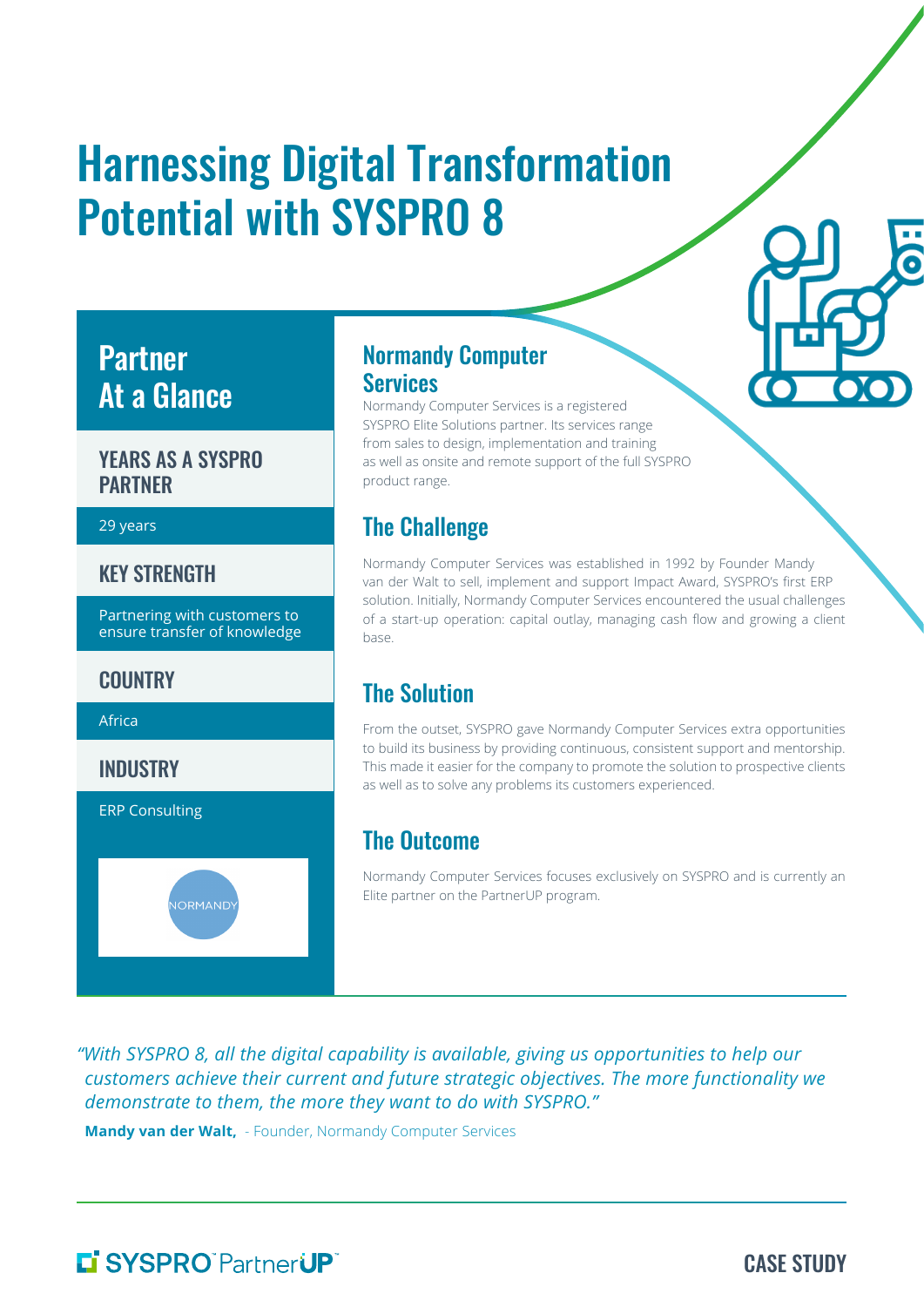# Why SYSPRO

Mandy's involvement in the manufacturing and distribution industries began more than four decades ago. After working on Stars, the base product on which Impact Award was based, she decided to go into business and set up Normandy Computer Services.

"My belief in SYSPRO, its people and its products has never wavered," she says. "From the beginning, we were encouraged to learn and develop the business. We could walk into the SYSPRO office at any time and there was always someone available to help us. The family-orientated approach gave us a true sense of belonging.

"Training and information have also always been readily available from SYSPRO along with the necessary sales and technical support."

## Transitioning to PartnerUP

Mandy is positive about the PartnerUP program, in particular the tools available on the portal which have strengthened Normandy Computer Services' ability to serve its customers. "As a small business, we found the transition to the PartnerUP program challenging initially. However, because we made the move when the program was launched, we have seen continuous improvement and now have all the tools and templates at our fingertips," she says.

An Elite partner, Normandy Computer Services is committed to ongoing learning and ensuring its certifications are up to date. This is a solid strength in the market as the company is able to provide its customers with realistic, accurate proposals and is confident of delivering effective, efficient implementations, on time and in budget.

In fact, Normandy Computer Services views the SYSPRO Online Learning Channel as a highlight of the PartnerUP program. "You can search for anything and it's there - It's clear that a lot of work has gone into the program," she says. The comprehensive sales and implementation guidelines included in the PartnerUP program have also been of major benefit to Normandy Computer Services.

"Previously, there were no formal rules," Mandy says. "That wasn't a problem, because we've worked on the system for so long and we have the experience. The difficulties came when we went into customers which had been supported by another company and as a result saw things differently. With PartnerUP, things have changed. Everyone follows the guidelines and knows how things should be done, which delivers a consistently positive experience for SYSPRO's customers."

#### Harnessing growth opportunities

By making the most of the SYSPRO Online Learning Channel and the PartnerUP program, Normandy Computer Services has generated new business opportunities with its long-term customers as well as more recent additions to its client base.

"Our distinction in the market is that we partner with our customers to do the implementation together. By the time the implementation is complete, the customer has ownership of the system. We want our customers to be able to work on the system independently and be enthusiastic about new functionality. This approach hasn't lost us business; on the contrary it has opened a lot more doors for us," Mandy says.

# Exciting product evolution

For Normandy Computer Services, SYSPRO's increasing use of automation and other digital technologies such as Artificial Intelligence (AI), the Internet of Things (IoT) and bots is fully aligned with its own passion for assisting customers with their digital transformation journeys.

"With SYSPRO 8, all this digital capability is available, giving us opportunities to help our customers achieve their current and future strategic objectives. The more functionality we demonstrate to them, the more they want to do with SYSPRO," she says.

"Looking ahead, we want to grow our business and services offering. This includes full SYSPRO design, implementation, support and development on the core solution as well as Avanti and Espresso. We are also excited about creating apps to integrate into SYSPRO. This includes the capability to manage service departments - from the customer logging the call all the way through to invoicing the client. As a result processes can be expedited which is always so exciting - including real time updates on stock/labour used, the ability to generate invoices and also scan products into the warehouse without using a full Warehouse Management System where one is not needed."

# **Li SYSPRO PartnerUP**

CASE STUDY